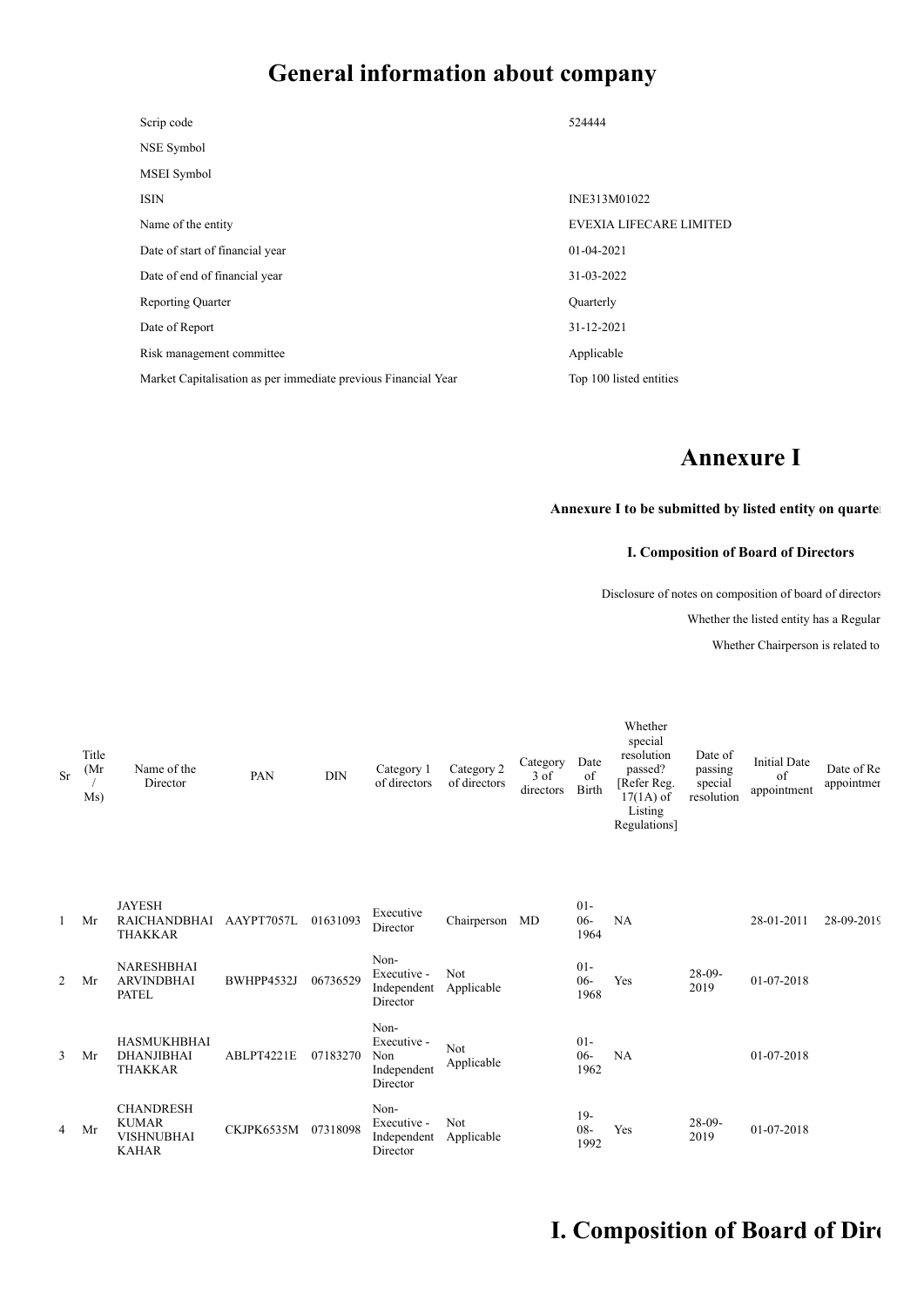#### **Whether the listed entity has a Regular Chairperson**

| <b>Sr</b> | Title<br>(Mr)<br>Ms) | Name of the<br>Director                                     | PAN        | <b>DIN</b> | Category 1<br>of directors                     | Category 2<br>of<br>directors | Category<br>3 of<br>directors | Date<br>of<br>Birth     | Whether<br>special<br>resolution<br>passed?<br>[Refer Reg.<br>$17(1A)$ of<br>Listing<br>Regulations] | Date of<br>passing<br>special<br>resolution | <b>Initial Date</b><br>of<br>appointment | Date of F<br>appointm |
|-----------|----------------------|-------------------------------------------------------------|------------|------------|------------------------------------------------|-------------------------------|-------------------------------|-------------------------|------------------------------------------------------------------------------------------------------|---------------------------------------------|------------------------------------------|-----------------------|
| 5         | Mr                   | <b>SALIL</b><br><b>SHASHIKANT</b><br><b>PATEL</b>           | ACOPP8311B | 07371520   | Non-<br>Executive -<br>Independent<br>Director | Not<br>Applicable             |                               | $23 -$<br>$11-$<br>1967 | NA                                                                                                   |                                             | 06-09-2017                               |                       |
| 6         | Mr                   | <b>KARTIK KUMAR</b><br><b>BAKULCHANDRA</b><br><b>MISTRY</b> | CKMPM1635D | 07791008   | Non-<br>Executive -<br>Independent<br>Director | Not<br>Applicable             |                               | $23 -$<br>$09-$<br>1992 | NA                                                                                                   |                                             | 06-09-2017                               |                       |
| 7         | Ms                   | PAYAL GAJJAR                                                | BVOPG2004G | 08745777   | Non-<br>Executive -<br>Independent<br>Director | Not<br>Applicable             |                               | $17-$<br>$09 -$<br>1993 | NA                                                                                                   |                                             | 24-03-2020                               |                       |

#### **Audit Committee Details**

#### Whether the Audit Committee has a Regular Chairperson Yes

| -Sr | DIN<br>Number | Name of Committee members                            | Category 1 of<br>directors                     | Category 2 of<br>directors | Date of<br>Appointment | Date of<br>Cessation | Remarks |
|-----|---------------|------------------------------------------------------|------------------------------------------------|----------------------------|------------------------|----------------------|---------|
| 1   | 07371520      | <b>SALIL SHASHIKANT</b><br>PATEL                     | Non-Executive -<br>Independent Director        | Chairperson                | 06-09-2017             |                      |         |
|     | 07791008      | KARTIK KUMAR<br><b>BAKULCHANDRA</b><br><b>MISTRY</b> | Non-Executive -<br>Independent Director        | Member                     | $06-09-2017$           |                      |         |
|     | 07318098      | <b>CHANDRESH KUMAR</b><br>VISHNUBHAI KAHAR           | Non-Executive -<br><b>Independent Director</b> | Member                     | 01-07-2018             |                      |         |

#### **Nomination and remuneration committee**

Whether the Nomination and remuneration committee has a Regular Chairperson Yes

| <b>Sr</b> | DIN<br>Number | Name of Committee members                            | Category 1 of<br>directors                     | Category 2 of<br>directors | Date of<br>Appointment | Date of<br>Cessation | Remarks |
|-----------|---------------|------------------------------------------------------|------------------------------------------------|----------------------------|------------------------|----------------------|---------|
|           | 07371520      | <b>SALIL SHASHIKANT</b><br><b>PATEL</b>              | Non-Executive -<br><b>Independent Director</b> | Chairperson                | 06-09-2017             |                      |         |
|           | 07791008      | KARTIK KUMAR<br><b>BAKULCHANDRA</b><br><b>MISTRY</b> | Non-Executive -<br>Independent Director        | Member                     | 06-09-2017             |                      |         |
| 3         | 07318098      | <b>CHANDRESH KUMAR</b><br>VISHNUBHAI KAHAR           | Non-Executive -<br>Independent Director        | Member                     | 01-07-2018             |                      |         |

#### **Stakeholders Relationship Committee**

Whether the Stakeholders Relationship Committee has a Regular Chairperson Yes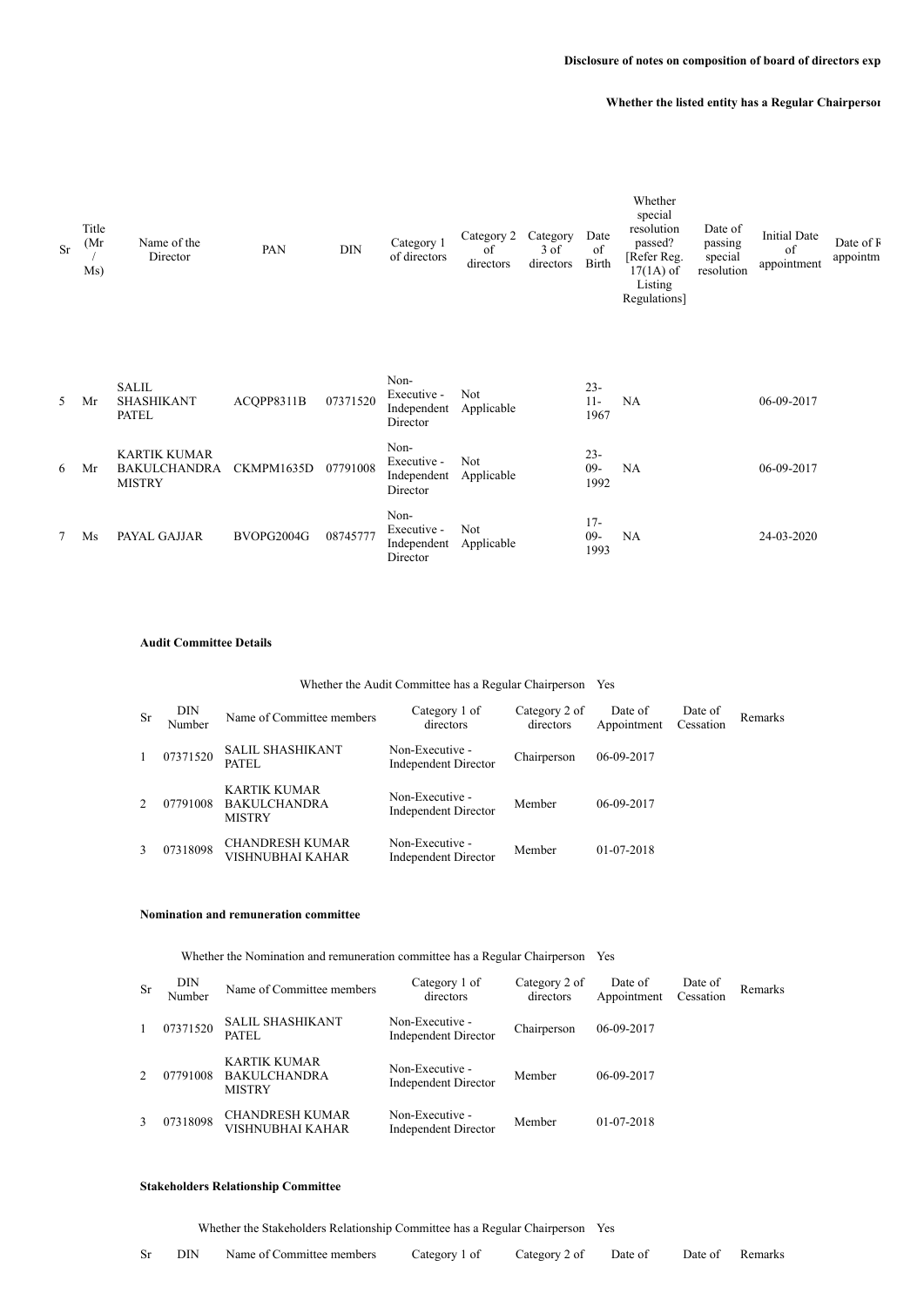|              | Number   |                                                      | directors                                      | directors   | Appointment | Cessation |
|--------------|----------|------------------------------------------------------|------------------------------------------------|-------------|-------------|-----------|
| $\mathbf{1}$ | 07371520 | <b>SALIL SHASHIKANT</b><br>PATEL                     | Non-Executive -<br>Independent Director        | Chairperson | 06-09-2017  |           |
|              | 07791008 | KARTIK KUMAR<br><b>BAKULCHANDRA</b><br><b>MISTRY</b> | Non-Executive -<br>Independent Director        | Member      | 06-09-2017  |           |
|              | 07318098 | <b>CHANDRESH KUMAR</b><br>VISHNUBHAI KAHAR           | Non-Executive -<br><b>Independent Director</b> | Member      | 01-07-2018  |           |

#### **Risk Management Committee**

|    | Whether the Risk Management Committee has a Regular Chairperson Yes |                                                   |                                        |                            |                        |                      |                |  |  |  |
|----|---------------------------------------------------------------------|---------------------------------------------------|----------------------------------------|----------------------------|------------------------|----------------------|----------------|--|--|--|
| Sr | DIN<br>Number                                                       | Name of Committee members                         | Category 1 of<br>directors             | Category 2 of<br>directors | Date of<br>Appointment | Date of<br>Cessation | <b>Remarks</b> |  |  |  |
|    | 01631093                                                            | JAYESH RAICHANDBHAI<br><b>THAKKAR</b>             | <b>Executive Director</b>              | Chairperson                | 30-06-2021             |                      |                |  |  |  |
| 2  | 07371520                                                            | <b>SALIL SHASHIKANT</b><br>PATEL                  | Non-Executive-<br>Independent Director | Member                     | 30-06-2021             |                      |                |  |  |  |
| 3  | 07791008                                                            | <b>KARTIK KUMAR</b><br><b>BAKULCHANDRA MISTRY</b> | Non-Executive-<br>Independent Director | Member                     | 30-06-2021             |                      |                |  |  |  |

### **Corporate Social Responsibility Committee**

|    |               | Whether the Corporate Social Responsibility Committee has a Regular<br>Chairperson |                            |                            |                        |                      |         |  |  |  |
|----|---------------|------------------------------------------------------------------------------------|----------------------------|----------------------------|------------------------|----------------------|---------|--|--|--|
| Sr | DIN<br>Number | Name of Committee<br>members                                                       | Category 1 of<br>directors | Category 2 of<br>directors | Date of<br>Appointment | Date of<br>Cessation | Remarks |  |  |  |

#### **Other Committee**

| Sr | DIN | Name of<br>`ommittee | Name of<br>∵ofher | ategory<br>$\Omega$ | `afeoory<br>01 | amork |
|----|-----|----------------------|-------------------|---------------------|----------------|-------|
|    |     | memher               |                   |                     | .11rector≤     |       |

## **Annexure 1**

#### **Annexure 1**

### **III. Meeting of Board of Directors**

Disclosure of notes on meeting of board of directors explanatory

| Sr            | $Date(s)$ of<br>meeting (if<br>any) in the<br>previous<br>quarter | $Date(s)$ of<br>meeting (if<br>any) in the<br>current<br>quarter | Maximum gap<br>between any two<br>consecutive (in<br>number of days) | Notes for<br>not<br>providing<br>Date | Whether<br>requirement<br>of Quorum<br>$met$ (Yes/No) | Number of Directors<br>present* (All directors<br>including Independent<br>Director) | No. of<br>Independent<br>Directors<br>attending the<br>meeting* |
|---------------|-------------------------------------------------------------------|------------------------------------------------------------------|----------------------------------------------------------------------|---------------------------------------|-------------------------------------------------------|--------------------------------------------------------------------------------------|-----------------------------------------------------------------|
| 1             | 30-07-2021                                                        |                                                                  |                                                                      |                                       | Yes                                                   | 6                                                                                    | 3                                                               |
| $\mathcal{L}$ | 11-08-2021                                                        |                                                                  | 11                                                                   |                                       | Yes                                                   | 6                                                                                    | 3                                                               |
| 3             | 28-08-2021                                                        |                                                                  | 16                                                                   |                                       | Yes                                                   | 6                                                                                    | 3                                                               |
| 4             | 13-09-2021                                                        |                                                                  | 15                                                                   |                                       | Yes                                                   | 6                                                                                    | 3                                                               |
| 5             |                                                                   | 13-11-2021                                                       | 60                                                                   |                                       | Yes                                                   | 6                                                                                    | 4                                                               |
| 6             |                                                                   | 06-12-2021                                                       | 22                                                                   |                                       | Yes                                                   | 6                                                                                    | 4                                                               |

### **Annexure 1**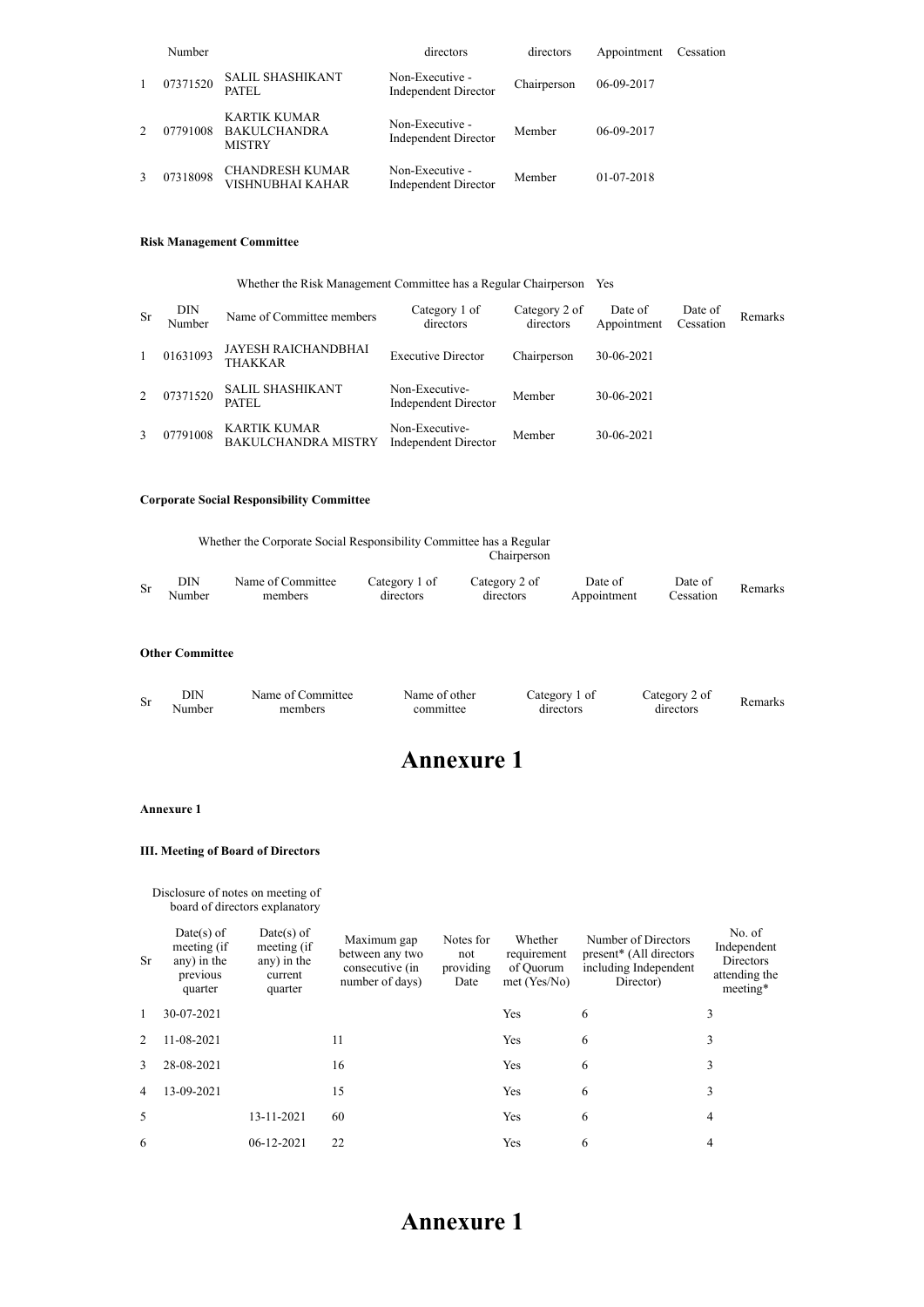| Sr             | Name of<br>Committee                           | $Date(s)$ of meeting<br>(Enter dates of<br>Previous quarter and<br>Current quarter in<br>chronological order) | Maximum gap<br>between any<br>two<br>consecutive<br>(in number of<br>days) | Name of<br>other<br>committee | Reson for<br>not<br>providing<br>date | Whether<br>requirement<br>of Quorum<br>met<br>(Yes/No) | Number of<br>Directors<br>present <sup>*</sup> (All<br>directors<br>including<br>Independent<br>Director) | No. of<br>Independent<br>Directors<br>attending<br>the<br>meeting* |
|----------------|------------------------------------------------|---------------------------------------------------------------------------------------------------------------|----------------------------------------------------------------------------|-------------------------------|---------------------------------------|--------------------------------------------------------|-----------------------------------------------------------------------------------------------------------|--------------------------------------------------------------------|
| $\mathbf{1}$   | Audit<br>Committee                             | 11-08-2021                                                                                                    |                                                                            |                               |                                       | Yes                                                    | 3                                                                                                         | 3                                                                  |
| $\mathfrak{D}$ | Audit<br>Committee                             | 13-11-2021                                                                                                    | 93                                                                         |                               |                                       | Yes                                                    | 3                                                                                                         | 3                                                                  |
| 3              | Nomination<br>and<br>remuneration<br>committee | 13-09-2021                                                                                                    |                                                                            |                               |                                       | Yes                                                    | 3                                                                                                         | 3                                                                  |
| 4              | Stakeholders<br>Relationship<br>Committee      | 30-07-2021                                                                                                    |                                                                            |                               |                                       | Yes                                                    | 3                                                                                                         | 3                                                                  |
| 5              | Risk<br>Management<br>Committee                | 30-07-2021                                                                                                    |                                                                            |                               |                                       | Yes                                                    | 3                                                                                                         | $\overline{2}$                                                     |

## **Annexure 1**

### **V. Related Party Transactions**

|              |                                                                                                           |             | Compliance status If status is No details of non- |
|--------------|-----------------------------------------------------------------------------------------------------------|-------------|---------------------------------------------------|
|              | Sr Subject                                                                                                | (Yes/No/NA) | compliance may be given here.                     |
| $\mathbf{1}$ | Whether prior approval of audit committee obtained                                                        | Yes         |                                                   |
| 2            | Whether shareholder approval obtained for material RPT                                                    | NA          |                                                   |
|              | Whether details of RPT entered into pursuant to omnibus<br>approval have been reviewed by Audit Committee | Yes         |                                                   |

# **Annexure 1**

### **VI. Affirmations**

| Sr             | Subject                                                                                                                                                                                                         | Compliance<br>status<br>(Yes/No) |
|----------------|-----------------------------------------------------------------------------------------------------------------------------------------------------------------------------------------------------------------|----------------------------------|
| $\overline{1}$ | The composition of Board of Directors is in terms of SEBI (Listing obligations and disclosure<br>requirements) Regulations, 2015                                                                                | Yes                              |
| 2              | The composition of the following committees is in terms of SEBI(Listing obligations and disclosure<br>requirements) Regulations, 2015 a. Audit Committee                                                        | Yes                              |
| 3              | The composition of the following committees is in terms of SEBI(Listing obligations and disclosure<br>requirements) Regulations, 2015. b. Nomination $\&$ remuneration committee                                | <b>Yes</b>                       |
| $\overline{4}$ | The composition of the following committees is in terms of SEBI(Listing obligations and disclosure<br>requirements) Regulations, 2015. c. Stakeholders relationship committee                                   | Yes                              |
| 5              | The composition of the following committees is in terms of SEBI(Listing obligations and disclosure<br>requirements) Regulations, 2015. d. Risk management committee (applicable to the top 500 listed entities) | Yes                              |
| 6              | The committee members have been made aware of their powers, role and responsibilities as specified in<br>SEBI (Listing obligations and disclosure requirements) Regulations, 2015.                              | Yes                              |
| $\overline{7}$ | The meetings of the board of directors and the above committees have been conducted in the manner as<br>specified in SEBI (Listing obligations and disclosure requirements) Regulations, 2015.                  | Yes                              |
| 8              | This report and/or the report submitted in the previous quarter has been placed before Board of Directors.                                                                                                      | Yes                              |